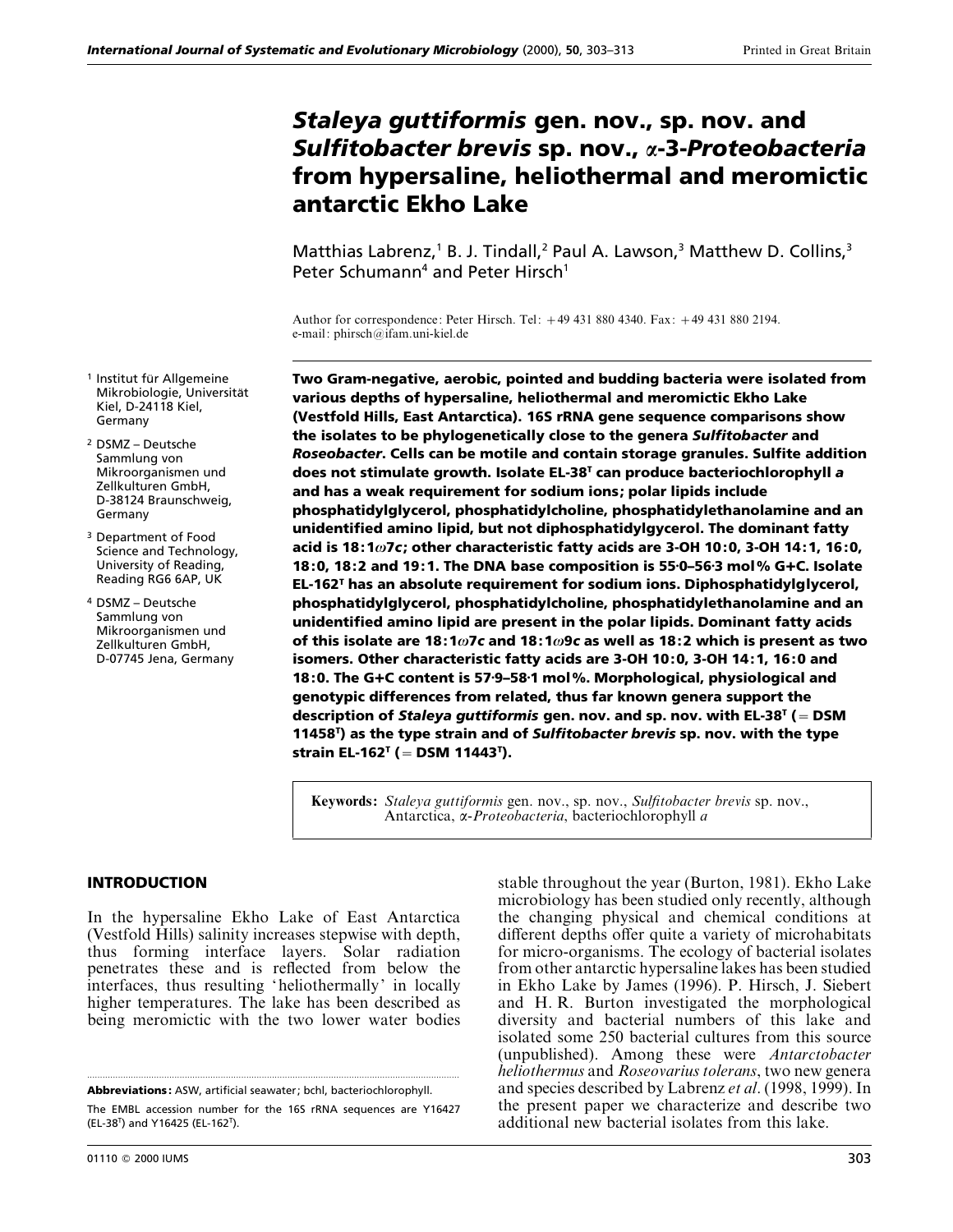## **METHODS**

**Water sampling, enrichment conditions and isolations.** The procedure of collecting water aseptically from specific depths and the sample treatment were described (Labrenz *et al*., 1998). For the isolation of EL-38T, PYGV agar plates (Staley, 1968) were prepared with Ekho Lake water (salinity  $15\%$ ), inoculated with a 1 m water sample taken on 20 January 1990 and incubated at 15 °C under dim light (4⋅1 µmol photons m<sup>-2</sup> s<sup>-1</sup>). For the enrichment of strain EL- $162^{\rm T}$ , 50 ml Ekho Lake water from 8 m depth was amended with a filter-sterilized solution of 12.5 mg Oxoid yeast extract and incubated as described above.

**Bacterial strains.** The following strains were used for comparisons: *Roseobacter denitrificans* (DSM 7001T), *Roseobacter litoralis* (DSM 6996T) and *Sulfitobacter pontiacus* (DSM 10014T).

**Media and culture conditions.** Medium PYGV contained <sup>0</sup>±25 g l−" each of Bacto peptone, Bacto yeast extract and glucose as well as 20 ml l−" of Hutner's Basal Mineral Salt Solution (HBM; Cohen-Bazire *et al.*, 1957) and 10 ml l<sup>−1</sup> of Vitamin Solution no. 6 (van Ert & Staley, 1971). Media were solidified with  $1.8\%$  (w/v) of Bacteriological agar (Gibco). Where needed, liquid and solid media were prepared with  $25\%$  (v/v) of artificial seawater (ASW; Lyman  $\&$  Fleming, 1940). R2A Agar  $(Difco) + ASW$  was employed for BIOLOG tests. Bacteria for identification tests were incubated at 20 °C. Anaerobic cultivation in the light (4–21⋅5  $\mu$ mol photons m<sup>-2</sup> s<sup>-1</sup>) occurred at 16 °C. Biomass for chemotaxonomic studies was grown aerated in liquid  $PYGV+ASW$  at 20 °C and harvested in the late exponential phase after 4–8 d.

**Microscopy.** Cellular morphology of exponential phase broth cultures was examined by phase-contrast light microscopy and by transmission electron microscopy as previously described (Labrenz *et al*., 1998). For ultrathin sectioning, young cells were prepared as described previously (Labrenz *et al*., 1999).

**Physiological and biochemical characterization.** All physiological tests were performed at 20 °C. Gram-staining was carried out on 24 h cultures (Skerman, 1967). Catalase production was detected with  $5\%$  H<sub>2</sub>O<sub>2</sub>. Peroxidase and cytochrome oxidase activities were tested according to Drews (1974) and Kreisel & Schauer (1987). DNA hydrolysis was indicated by clear zones around colonies on Bacto DNase Test Agar  $(Difco) + ASW$ . Amylase activity and the relation to oxygen were studied according to Smibert & Krieg (1994). Motility was examined in hanging drop preparations. The ability to grow under various physical and chemical conditions was investigated in liquid media. Osmo-, NaCl-, temperature- and pH-tolerance were studied as by Labrenz *et al.* (1998, 1999) and evaluated by protein determination (Bradford, 1976) of triplicate cultures. The requirement(s) for vitamins were tested in six combinations, with each lacking one component of Vitamin Solution no. 6: biotin, thiamin.HCl, nicotinic acid, sodium pantothenate or vitamin  $B_{12}$ . In these experiments Casein Hydrolysate (vitamin-free; Merck) was used instead of Bacto peptone and Bacto yeast extract. Triplicate results were recorded after three serial transfers in the corresponding test media. after three serial transfers in the corresponding test media.<br>Requirements for Na<sup>+</sup>, K<sup>+</sup>, Mg<sup>2+</sup>, Ca<sup>2+</sup>, Cl<sup>−</sup> or SO<sup>2</sup><sup>−</sup>, were studied in  $PYGV+ASW$  where Na<sup>+</sup> was exchanged with K<sup>+</sup>, studied in PYGV+ASW where Na<sup>+</sup> was exchanged with K<sup>+</sup>, Mg<sup>2+</sup> with Ca<sup>2+</sup>, Cl<sup>−</sup> with SO<sub>4</sub><sup>-</sup> and vice versa. Susceptibility to antibiotics was determined after four days with bioDiscs (bioMérieux). Aerobic nitrate reduction was tested after

*Table 1.* Solid media for testing growth of the Ekho Lake strains and *S. pontiacus* DSM 10014T on increasing initial sulfite concentrations (l −<sup>1</sup> )

................................................................................................................................................. All media contained (l−") 20 ml Hutner's basal medium, 10 ml vitamin solution no. 6, 0.25 g yeast extract, 15 g NaCl and 3 ml bromothymol blue  $(1\%)$ .

| <b>Substance</b>     |                  | Medium               |                 |                 |  |  |  |  |
|----------------------|------------------|----------------------|-----------------|-----------------|--|--|--|--|
|                      |                  |                      |                 |                 |  |  |  |  |
| Na-acetate           | $15 \text{ mM}$  | $10 \text{ mM}$ 5 mM |                 | $5 \text{ mM}$  |  |  |  |  |
| Na-sulfite           | $7.5 \text{ mM}$ | $15 \text{ mM}$      | $45 \text{ mM}$ | $60 \text{ mM}$ |  |  |  |  |
| <b>HEPES</b>         | 8.0 g            | 1.0 g                |                 |                 |  |  |  |  |
| Bacto peptone        | $0.25$ g         | $0.25$ g             | 0.10g           | $0.10$ g        |  |  |  |  |
| Bacteriological agar | 18g              | 18g                  | 18g             | 20 g            |  |  |  |  |

14 d, anaerobic reduction to nitrite or  $N_2$  after three weeks incubation. In both cases  $PYGV+ASW$  was employed with  $5 \text{ mM }$  NaNO<sub>3</sub>. Anaerobic photolithoautotrophic or photoorganotrophic growth was examined in  $\mathrm{PYGV{+}ASW}$  as described by Labrenz *et al*. (1998, 1999). Production of polyβ-hydroxybutyrate was followed in medium PHBA + ASW, which was PYGV modified to contain 20 ml HBM l<sup>-1</sup>, 10 ml Vitamin Solution no. 6,  $0.1$  g Bacto yeast extract and  $2.0$  g succinate according to Smibert & Krieg (1994). Methyl red and Voges–Proskauer tests were performed in  $PYGV+$ ASW with  $0.2\%$  (w/v) Bacto peptone and  $0.2\%$  (w/v) glucose.  $H_2S$  and indole productions were tested with the Sulfide Indole Motility medium (Merck) + ASW. Indole was detected with Kóvacs reagent.

The aerobic dissimilation of 95 carbon sources with the BIOLOG System and carbon source utilization in a minimal medium were studied as described by Labrenz *et al*. (1998, 1999). Degradation of the following substrates was tested with the basal medium  $PYV+ASW$ , i.e. lacking glucose and containing  $(w/v)$ : 0·2% starch, 0·4% gelatin, 1% Tween 80 or 0±75% alginate. Production of bchl *a* was followed in suspensions of cells grown in  $PYGV+ASW$  and analysed as described (Shiba & Simidu, 1982). Tests were performed with cells grown in constant light at  $4-21.5 \mu$  mol photons  $m^{-2}$  s<sup>-1</sup> or with dark-grown cells.

**Growth with sulfite.** The Ekho Lake strains and *S*. *pontiacus* DSM 10014 $\text{T}$  were adapted to increasing sulfite concentrations on previously described, but modified media (Sorokin & Lysenko, 1993; Sorokin, 1995; Table 1). Adaptation started with solid sulfite medium 1 and ended on solid medium 4. Cultivation occurred for 8–16 d. In order to obtain high initial sulfite concentrations, the media were inoculated immediately after autoclaving. Growth was controlled on media without Na-sulfite. Growth was also determined in liquid medium. For this, sulfite-adapted cells were taken from solid medium 3 and inoculated into modified liquid medium 3 containing 0, 10, 20, 45 or 60 mM Na-sulfite; an indicator was not added. After 9 d incubation at 20 °C, protein contents were determined.

**Chemotaxonomy.** Analysis of fatty acid methyl esters (FAMEs) was performed with 20 mg freeze-dried biomass as previously described (Labrenz *et al*., 1998). FAMEs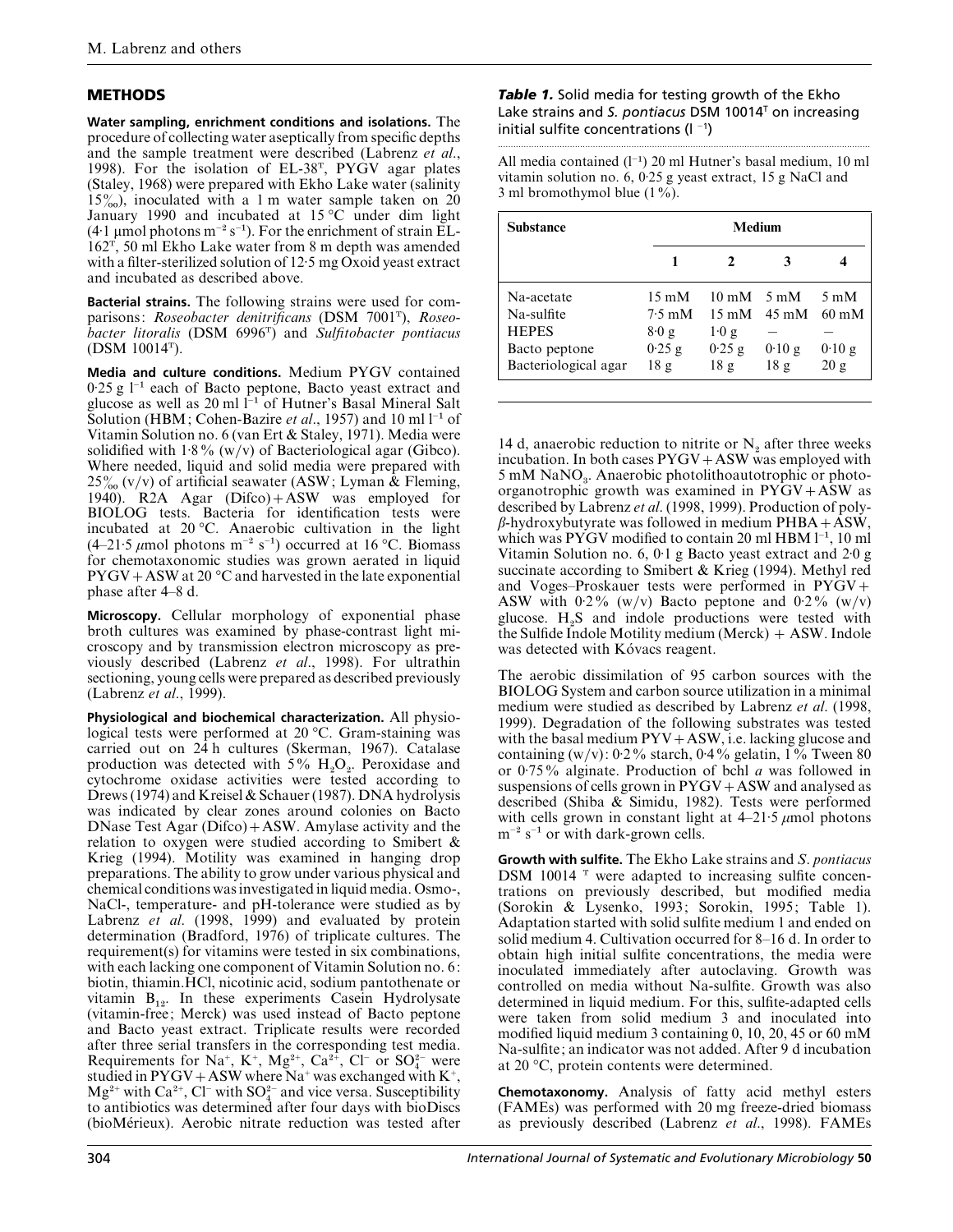which could not be identified on the basis of their retention times were analysed by GC-MS using a model GCMS-QP2000 instrument (Shimadzu) under gas chromatographic conditions as described previously (Groth *et al*., 1996). Respiratory lipoquinones and polar lipids were extracted from 100 mg freeze-dried material using a two-stage method and analysed as described before (Tindall, 1990a, b). Bacteriochlorophyll was detected initially in the lipid extracts, and was visible as a green band on the TLC plates. Diamino acids of cell walls were separated by one-dimensional TLC on cellulose using the solvent system of Rhuland *et al*. (1955).

Determination of DNA base composition.  $DNA G+C$ contents (mol%) were analysed using HPLC (Mesbah *et al*., 1989). The HPLC apparatus (Pharmacia-LKB) was equipped with a Spherisorb ODS II  $C_{18}$  column (5 µm; 4¬250 mm; Bischoff). *Escherichia coli* strain B type VIII-DNA (Sigma) and λ phage DNA from *E*. *coli* host strain GM 119 (Sigma) were used as standards.

**DNA–DNA hybridization.** Dot-blot hybridization experiments were carried out with the DIG DNA Labelling and Detection kit from Boehringer Mannheim following manufacturer's instructions. DNA probes were prepared from EL-38T, EL-162T and *Sulfitobacter pontiacus*T. Hybridization occurred against chromosomal DNA from Ekho Lake isolates and the type strains of *Sulfitobacter pontiacus* and *Roseobacter denitrificans*. The stringency of 70% was calculated according to Sambrook *et al*. (1989).

**16S rRNA gene sequence determination and analysis of sequence data.** 16S rRNA gene fragments were generated by PCR as described by Hudson *et al*. (1993). A large fragment of the 16S rRNA gene was amplified from DNA by PCR using universal primers pA (positions 8–28, *E*. *coli* numbering) and pH\* (1542–1522). The amplified product was purified by using a QIAquick PCR Purification kit (Qiagen) and sequenced directly using primers to conserved regions of the rRNA. Sequencing was performed using a PRISM *Taq* DyeDeoxy Terminator Cycle Sequencing kit (Applied Biosystems) and an automatic DNA sequencer (model 373A, Applied Biosystems). To establish the closest relatives of the Ekho Lake strains, preliminary searches in the EMBL database were performed with the program (Pearson & Lipman, 1988). Sequences closely related to those of the Ekho Lake strains were retrieved from the EMBL database and aligned with the newly determined sequences using the program PILEUP (Devereux *et al.*, 1984). The rRNA alignment was corrected manually and approximately 100 bases at the 5' end of the molecule were omitted from further analysis because of alignment uncertainties due to the highly variable region V1. Percentage sequence similarities were calculated and corrected for substitution rates by using Jukes & Cantor (1969) parameters. A phylogenetic tree was constructed according to the neighbour-joining method (Saitou & Nei, 1987) with the program NEIGHBOR. For this analysis, the following additional taxa, listed by genera and accession number, were included: *Rhodovulum euryhalinum* (D13479), *Rhodovulum sulfidophilum* (U55277), *Rhodovulum adriaticum* (D16418), *Rhodobacter blasticus* (D16429), *Rhodobacter capsulatus* (D16428), *Rhodobacter sphaeroides* (D16425), *Rhodobacter veldkampii* (D16421), *Paracoccus denitrificans* (X69159) and *Paracoccus kocurii* (D32241). The stability of the groupings was estimated by bootstrap analysis (500 replications) using the programs of the package (Felsenstein, 1989).

# **RESULTS**

## **Isolations**

EL-38T was isolated from a 1 m Ekho Lake water sample, which had a salinity of  $10\%$ , a temperature of  $5^{\circ}$ C, and a pH of 8.09. EL-162<sup>T</sup> came from an 8 m water sample with a salinity of  $55\%$ , a temperature of 11.5 °C and a pH of 8.3. The pure cultures were kept on PYGV slants with the appropriate concentration of ASW, corresponding to that of the original sample.

## **Morphology and motility**

Both isolates were Gram-negative short rods with one or both cell poles narrower (Fig. 1). Cells of  $EL-38<sup>T</sup>$ were more pointed (Fig. 1a, c) and those of  $EL-162<sup>T</sup>$ often more coccoid (Fig. 1b, d). The isolates frequently formed rosettes (Table 2) and often contained polyβ-hydroxybutyrate granules. Motility was observed in both strains and electron microscopy revealed a flagellum in strain  $EL-38<sup>T</sup>$ , but the point of insertion could not be determined. Flagella were not detected in strain EL-162T.

## **Culture and growth characteristics**

Aerobic growth of both strains was visible after 3–5 d on PYGV +  $25\%$  ASW and at 20 °C. Colonies were in both cases circular, smooth, convex, beige or yellowish-brown and had a diameter of 1–3 mm (Table 2). Older colonies of  $EL-38<sup>T</sup>$  changed from beige to pink.

Strain EL-38<sup>T</sup> grew between  $<$  4 and  $<$  32 °C and at pH values of  $5\cdot\overline{5}$  to  $> 9\cdot 5$ . Optimal growth occurred at pH values of  $7.0-8.5$ . Its osmotolerance ranged from  $\approx$  10 to 130–150 $\%$  ASW, with an optimum between 10 and  $40\%$ . NaCl was found to be tolerated from  $1:0$  to 2:5–4:0%, with an optimum of 1:0% NaCl. The temperature range for growth of  $EL-162<sup>T</sup>$  was between  $\lt$  3 and 33.5 °C, and growth occurred between pH values of  $5.5$  and  $9.5$ , with an optimum between 7.5 and 8.0. The osmotolerance of  $\text{EL-}162^{\text{T}}$ ranged from  $< 10$  to  $> 150\%$  ASW, and was optimal between 10 and  $80\%$ . The NaCl tolerance range was  $1:0$  to 8 $0\%$ , with an optimum of  $1:0-2:0\%$  NaCl. Other growth characteristics are shown in Table 2.

 $EL-38<sup>T</sup>$  had a weak and  $EL-162<sup>T</sup>$  an absolute requirement for  $Na^+$ ; the other cations and anions could all be replaced as indicated in Methods. Both ELisolates had a requirement for pantothenate, a weak requirement for biotin and nicotinic acid, but none for vitamin  $B_{12}$ . Both strains also required thiamin, but  $EL-38<sup>T</sup>$  only weakly.

#### **16S rRNA gene sequence determinations and phylogenetic analyses**

The almost complete 16S rRNA gene sequences of strains  $EL-38<sup>T</sup>$  and  $EL-162<sup>T</sup>$  were determined. Sequence searches of the EMBL database revealed that the newly determined sequences were related to the  $\alpha$ -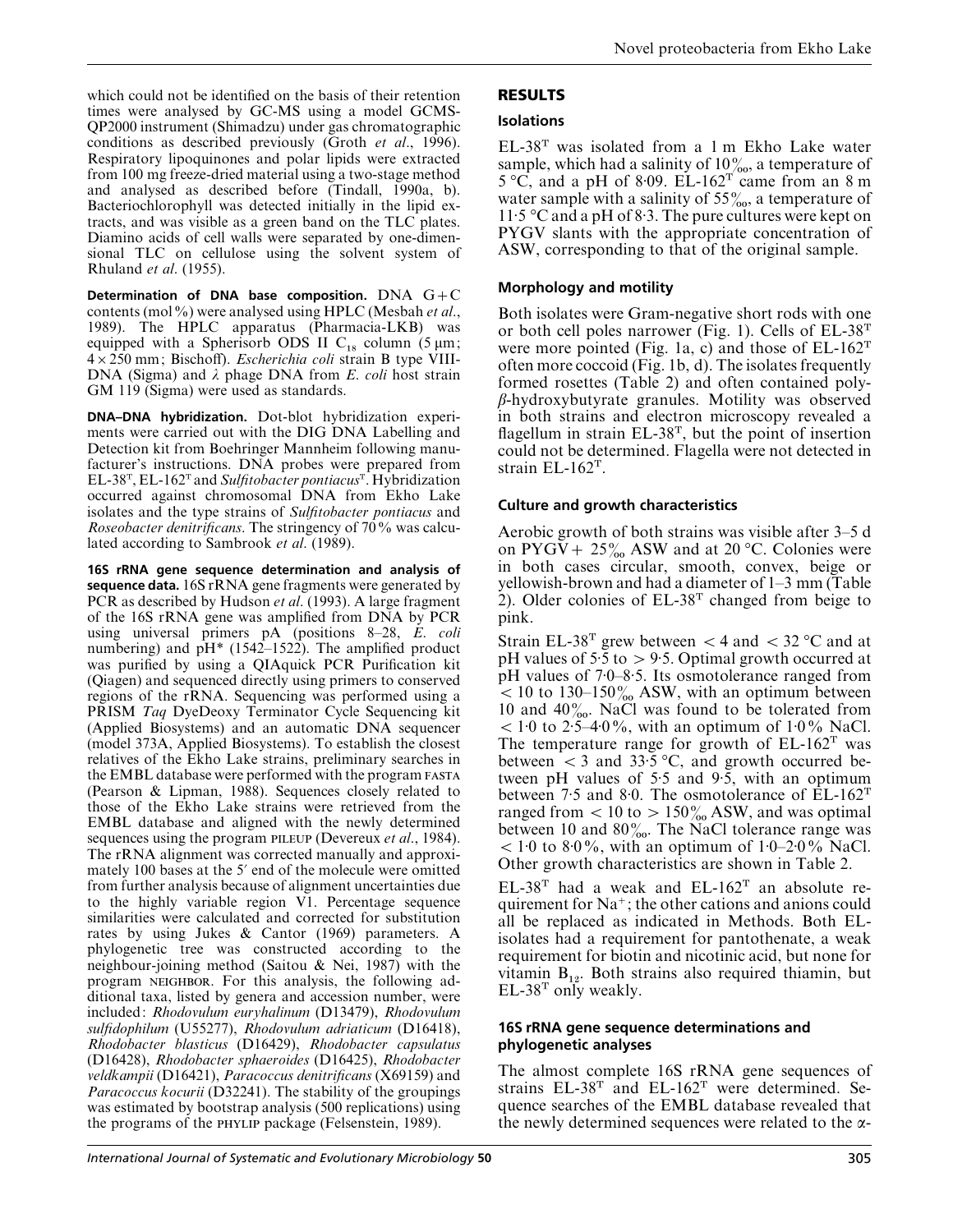#### *Table 2.* Differential characteristics of *Staleya guttiformis* EL-38T and *Sulfitobacter brevis* EL-162T with closely related α-*Proteobacteria*

.................................................................................................................................................................................................................................................................................................................

Strains (data from this study, except where reference is given): 1, *Staleya guttiformis* EL-38<sup>T</sup>; 2, *Sulfitobacter brevis* EL-162<sup>T</sup>; 3, *Sulfitobacter pontiacus* DSM 10014T (Sorokin, 1995); 4, *Roseobacter litoralis* DSM 6996T (Shiba, 1991); 5, *Roseobacter denitrificans* DSM 7001T (Shiba, 1991); 6, *Octadecabacter antarcticus* 307T (Gosink *et al*., 1997); 7, *Octadecabacter arcticus* 238T (Gosink *et al*., 1997); 8, *Marinosulfonomonas methylotropha* PSCH4T (Holmes *et al*., 1997); 9, *Sagittula stellata* ATCC 700073T (Gonzalez *et al*., 1997); 10, *Antarctobacter heliothermus* DSM 11445T (Labrenz *et al*., 1998); 11, *Roseovarius tolerans* DSM 11457T (Labrenz *et al*., 1999); 12, *Ruegeria algicola* ATCC 51440T (Lafay *et al*., 1995); 13, *Roseobacter gallaeciensis* CIP 105210T (Ruiz-Ponte *et al.*, 1998). v, Variable; w, weak; ND, not determined.

| Characteristic           | 1                        | $\boldsymbol{2}$         | 3                        | 4                        | 5                        | 6                        | $\overline{7}$ | 8                        | 9                        | 10                       | 11                       | 12                       | 13        |
|--------------------------|--------------------------|--------------------------|--------------------------|--------------------------|--------------------------|--------------------------|----------------|--------------------------|--------------------------|--------------------------|--------------------------|--------------------------|-----------|
| Morphology:              |                          |                          |                          |                          |                          |                          |                |                          |                          |                          |                          |                          |           |
| Rosettes formed          | $^{+}$                   | $^{+}$                   | $^{+}$                   |                          |                          |                          |                | $^{+}$                   | $^{+}$                   | $^{+}$                   |                          |                          | ND        |
| <b>Bud</b> formation     | $+$                      | $+$                      | $^{+}$                   |                          |                          |                          |                | <b>ND</b>                | ND                       | $^{+}$                   | $+$                      |                          | $\rm ND$  |
| Physiology:              |                          |                          |                          |                          |                          |                          |                |                          |                          |                          |                          |                          |           |
| Oxidase                  | $^{+}$                   | $^{+}$                   | $+$                      | $^{+}$                   | $^+$                     |                          |                | $^{+}$                   | $^{+}$                   | $^{+}$                   | $^{+}$                   | $^{+}$                   | $^{+}$    |
| Bchl $a$                 | V                        |                          | $\overline{\phantom{0}}$ | $^{+}$                   | $^{+}$                   |                          |                | $\overline{\phantom{0}}$ | $\overline{\phantom{0}}$ |                          | $^{+}$                   | $\overline{\phantom{0}}$ |           |
| Growth at $37^{\circ}$ C |                          |                          |                          | -                        | -                        |                          |                | $+$                      | $+$                      | $^{+}$                   | $^{+}$                   | $+$                      | $\, +$    |
| Gelatin hydrolysis       |                          |                          |                          | $^{+}$                   | $^{+}$                   |                          |                | <b>ND</b>                | $\overline{\phantom{0}}$ | $^{+}$                   |                          | $+$                      |           |
| C-source: citrate        |                          | $^{+}$                   | -                        | $^{+}$                   | $^{+}$                   |                          | V              | $+$                      | $^{+}$                   | $^{+}$                   | -                        | $^{+}$                   |           |
| C-source: butyrate       |                          | $+$                      | $+$                      |                          |                          |                          |                | <b>ND</b>                | $^{+}$                   | $+$                      | W                        | $ ^\ast$                 | $^{+}$    |
| C-source: methanol       |                          | $\overline{\phantom{0}}$ | <b>ND</b>                | $\overline{\phantom{0}}$ |                          |                          |                | $+$                      | $^{+}$                   |                          |                          | $\overline{\phantom{0}}$ | <b>ND</b> |
| Pantothenate requirement | $+$                      | $+$                      | <b>ND</b>                | $\overline{\phantom{0}}$ | -                        | $\overline{\phantom{0}}$ | $^{+}$         | ND                       |                          |                          |                          | $\overline{\phantom{0}}$ |           |
| Fatty acids $(\%)$ :     |                          |                          | $\dagger \ddagger$       | $\S$                     | $\S$                     |                          |                |                          |                          |                          |                          | $\S$                     |           |
| 3-OH 10:0                | 5.9                      | 4.5                      | 3.6                      | 1.9                      | 4.2                      | $\overline{2}$           | 4              | ND                       | —                        |                          |                          | $\overline{\phantom{0}}$ | ND        |
| 3-OH 12:1                |                          |                          |                          |                          |                          |                          |                | <b>ND</b>                | 3.6                      | $3-1$                    | 3.6                      | $\overline{\phantom{0}}$ | ND        |
| 3-OH 14:1                | 2.1                      | 2.6                      | $2 - 0$                  | 3.9                      | $\overline{\phantom{0}}$ |                          |                | <b>ND</b>                | $\overline{\phantom{0}}$ | $\overline{\phantom{0}}$ | -                        | -                        | ND        |
| $16:1\omega$ 7c          |                          | $\overline{\phantom{0}}$ | 1·2                      |                          | 1.4                      | 12                       | 8              | <b>ND</b>                |                          | 0.8                      | 0.8                      |                          | ND        |
| 16:0                     | 3.9                      | 5.8                      | $8-1$                    | $1-1$                    | 1.6                      | 6                        | 6              | <b>ND</b>                | 8.6                      | 2.5                      | $6-2$                    | 1.6                      | <b>ND</b> |
| 18:2                     | —                        | 3.2                      | $\overline{\phantom{0}}$ | $\qquad \qquad -$        |                          |                          |                | <b>ND</b>                | —                        |                          | —                        | —                        | <b>ND</b> |
| 18:29                    | 5.3                      | 7.8                      |                          | 1.4                      | $7-1$                    | -                        |                | <b>ND</b>                | $\overline{\phantom{0}}$ | $\overline{\phantom{0}}$ | $10-6$                   | 1.6                      | <b>ND</b> |
| $18:1\omega$ 9c          | $\overline{\phantom{0}}$ | 18.9                     |                          | $\overline{\phantom{0}}$ |                          |                          |                | <b>ND</b>                | $\overline{\phantom{0}}$ | $\overline{\phantom{0}}$ | -                        | $\overline{\phantom{0}}$ | $\rm ND$  |
| $18:1\omega7c$           | 79.7                     | $50-0$                   | 79.1                     | 88.8                     | 84.6                     | 77#                      | 75#            | <b>ND</b>                | $**$                     | 83.2                     | $70-2$                   | 91.5                     | ND        |
| 18:0                     | 0.7                      | 0.9                      | $\overline{\phantom{0}}$ | 1.3                      | $1-2$                    |                          |                | <b>ND</b>                | 6.8                      | $1-0$                    | 0.8                      | 2.2                      | <b>ND</b> |
| cyclo 19:0               |                          |                          |                          | $\overline{\phantom{0}}$ |                          |                          |                | N <sub>D</sub>           | 1.8                      | 2.4                      | $\overline{\phantom{0}}$ |                          | <b>ND</b> |
| 19:1                     | 1.4                      |                          |                          |                          |                          |                          |                | ND                       |                          |                          |                          |                          | <b>ND</b> |
| Polar lipids:            |                          |                          | $\ddagger$               | $\S$                     | $\S$                     |                          |                |                          |                          |                          |                          | ş                        |           |
| Diphosphatidylglycerol   |                          | $^{+}$                   | $^{+}$                   | $^{+}$                   | $+$                      | <b>ND</b>                | ND             | <b>ND</b>                | ND                       | -                        | $^{+}$                   | $^{+}$                   | <b>ND</b> |
| Phosphatidylethanolamine | $+$                      | $+$                      | $^{+}$                   |                          | $\overline{\phantom{0}}$ | <b>ND</b>                | ND             | <b>ND</b>                | ND                       |                          | $^{+}$                   | $^{+}$                   | <b>ND</b> |
| Phosphatidylcholine      | $+$                      | $+$                      | $^{+}$                   |                          | $^{+}$                   | <b>ND</b>                | ND             | <b>ND</b>                | ND                       | $+$                      | $^{+}$                   | $^{+}$                   | <b>ND</b> |
| $G + C$ content (mol%)   | $55 - 56$                | 58                       | $62 - 63$                | $56 - 59$                | 60                       | 56                       | 57             | 57                       | 65                       | $62 - 64$                | 63                       | $64 - 65$ §              | 58        |

\*May also be positive (Labrenz *et al*., 1999).

† Grown on Marine Broth 2216 (Difco).

‡ Data from the present study.

§ Data from Labrenz *et al*. (1999).

 $\parallel$  First isomer, which could not be further identified.

¶ Second isomer, which could not be further identified.

g Unclear if 18: 1ω7*c*, 18: 1ω9*t* or 18: 1ω12*t*.

\*\*Major fatty acid, but not quantified.

subclass of the *Proteobacteria* (data not shown). Both EL-strains displayed highest 16S rRNA gene sequence relatedness (approx. 96±5–98%) with *Sulfitobacter pontiacus* (Sorokin, 1995). Also high sequence relatedness was observed with *Roseobacter denitrificans* and *Roseobacter litoralis*. Other species belonging to

the α-subclass of *Proteobacteria* examined showed lower levels of relatedness. An unrooted tree depicting the phylogenetic relationships of the unknown Ekho Lake bacteria and their closest relatives is shown in Fig. 2. The results of treeing analyses showed that the Ekho Lake strain  $EL-162^T$  phylogenetically clustered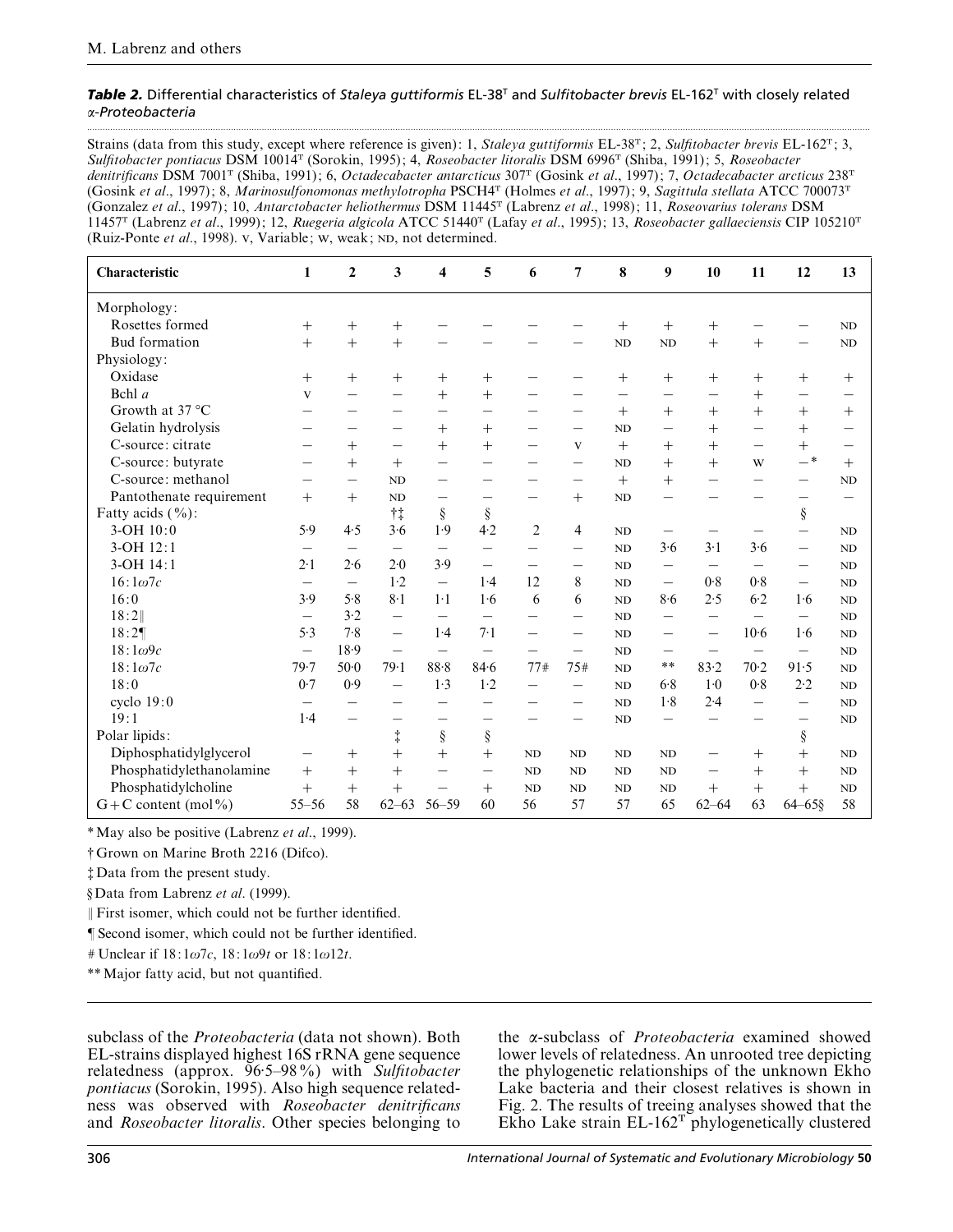

*Fig. 1.* Phase-contrast light micrograph of *Staleya guttiformis* EL-38T (a) and *Sulfitobacter brevis* EL-162T (b) on an agarcoated slide (Pfennig & Wagener, 1986). Bars, 15 µm (a) and 10 µm (b). Electron micrograph of PTA negatively stained<br>cells of strain EL-38<sup>T</sup> (c) and EL-162<sup>T</sup> (d). Bars, 1 µm.

with *Sulfitobacter pontiacus*, while EL-38T formed a distinct subline.

## **Chemotaxonomic characteristics**

The peptidogylcan of both isolates contained *meso*diaminopimelic acid. The only respiratory lipoquinones detected were ubiquinones, with ubiquinone 10 as the dominant isoprenologue. The presence of ubiquinone 10 as the dominant respiratory lipoquinone is characteristic of members of the α-subclass of the *Proteobacteria*. The predominant fatty acid was  $18: 1\omega$ 7*c* (Table 2), accounting for 50–80% of the total fatty acids, a feature characteristic of several major phyletic groups within the α-subclass of the *Proteobacteria*. The presence of 3-OH 10: 0 and a compound provisionally identified as 3-OH 14: 1, the latter being exclusively (presumptively) amide bound is indicative of the fact that the novel isolates belonged within the same phyletic group as members of the genera *Roseobacter* or *Ruegeria* (Ushino *et al*., 1998). In previous work the compound presumptively identified here as 3-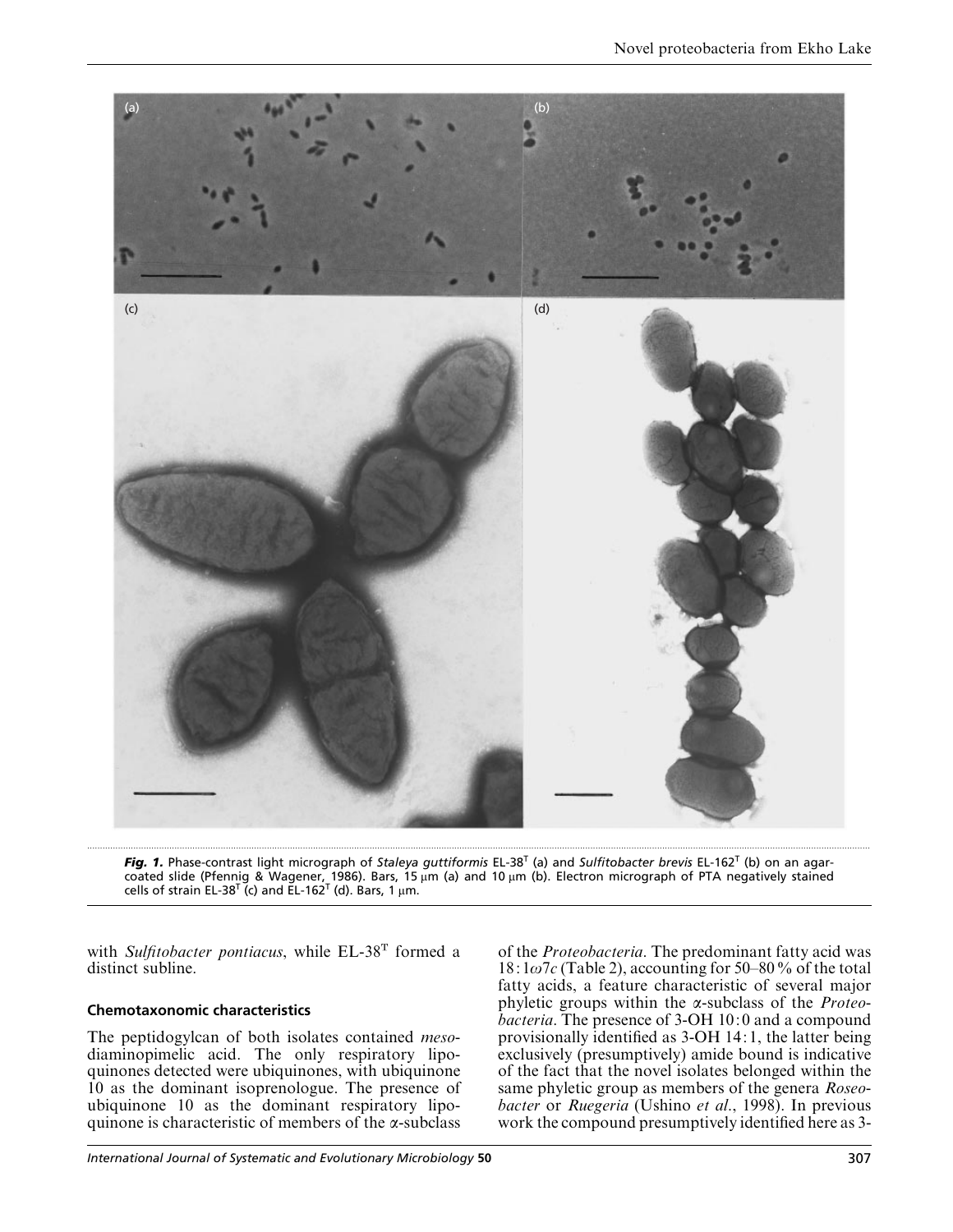

OH 14: 1 was incorrectly labelled 2-OH 14: 0 (Labrenz *et al*., 1998, 1999). The polar lipids of the two novel isolates were not identical, with phosphatidylglycerol, phosphatidylethanolamine and phosphatidylcholine, together with an unidentified amino lipid being present in both strains. Strain EL-38T differed from strain EL- $162<sup>T</sup>$  in that it did not produce diphosphatidylglycerol. This pattern was similar to that of *Sulfitobacter pontiacus*, but significantly different from members of the genus *Roseobacter*, which do not synthesize phosphatidylethanolamine.

#### **Physiological and biochemical characteristics**

Phenotypic and biochemical characteristics which differentiated  $EL-38<sup>T</sup>$  and  $EL-162<sup>T</sup>$  from possibly related type strains of *Sulfitobacter pontiacus*, *Roseobacter litoralis* or *Roseobacter denitrificans*, are listed in Table 2. In addition, both strains exhibited peroxidase and cytochrome oxidase activity and produced catalase, but EL-38<sup>T</sup> only weakly. They did not produce acetoin or acids from glucose. Neither sulfide nor indole were produced. They were susceptible to chloramphenicol (30 µg), streptomycin (10 µg), polymyxin B (300 U), penicillin G (10 U) or tetracycline  $(30 \mu g)$ . EL-38<sup>T</sup> was also susceptible to nalidixic acid  $(30 \mu g)$ , but EL-162<sup>T</sup> was not. The two strains were not able to reduce nitrate anaerobically or nitrite aerobically. Neither of the strains hydrolysed alginate or starch. In the presence of available nitrogen, they utilized succinate, glutamate, acetate, pyruvate or malate, but not methanol or methanesulfonic acid. α- -Glucose was only weakly utilized. In the BIOLOG system, the two EL-strains metabolized acetic acid, itaconic acid, propionic acid, and weakly i-erythritol. They did not metabolize α-cyclodextrin, dextrin, glycogen, methylpyruvate, monomethylsuccinate, *cis*-aconitic acid, formic acid, p-galactonic acid lactone, pgalacturonic acid, α-hydroxybutyric acid, β-hydroxybutyric acid, γ-hydroxybutyric acid, *p*-hydroxyphenylacetic acid, α-ketobutyric acid, α-ketovaleric acid,  $DL$ lactic acid, sebacic acid, succinic acid, bromosuccinic

acid, succinamic acid, p-alanine, L-alanine, Lasparagine, L-aspartic acid, L-glutamic acid, glycyl-Laspartic acid, glycyl-L-glutamic acid, L-histidine, hydroxy-L-proline, L-leucine, L-ornithine, L-phenylalanine, L-proline, L-pyroglutamic acid, L-threonine, -carnitine, γ-aminobutyric acid, urocanic acid, phenylethylamine, putrescine, 2-aminoethanol, 2,3 butanediol or glycerol. Differences in the metabolism of carbon compounds as revealed with the BIOLOG system are shown in Table 3. They did not grow anaerobically and photolithoautotrophically with  $H_2/CO_2$  (80:20) in the gas phase, and they did not grow photo-organotrophically.

Bacteriochlorophyll *a* was present in dark-grown cell suspensions of  $EL-38<sup>T</sup>$ , but not in  $EL-162<sup>T</sup>$ . Characteristic absorbances were found with a larger peak at 861–862 nm and smaller ones at 800–802 and 590– 592 nm (Fig. 3). These differed from the maxima of bchl *a*-containing *Roseobacter denitrificans* and *Roseobacter litoralis* (Shiba, 1991) or *Roseovarius tolerans* (Labrenz *et al*., 1999). Other features, such as carotenoids, were not characterized further. The bchl *a* production by  $EL-38<sup>T</sup>$  was very low in constant dim light, with only a very small peak at 865 nm after 2 weeks. Unlike *Roseobacter denitrificans*, vesicular structures of intracytoplasmatic membrane systems (Harashima *et al*., 1982) were never found in ultrathin sections of aerobically and dark grown cells of EL-38T.

## **Growth with sulfite**

Unlike *Sulfitobacter pontiacus* (Sorokin, 1995), the addition of sulfite did not stimulate growth of  $EL-38<sup>T</sup>$ or EL-162T in liquid media. The *Sulfitobacter pontiacus* type strain grew at initial sulfite concentrations of 0, 10, 20 and to a lower degree at 45 or even 60 mM. Here the protein content was significantly higher with 10 mM sulfite than in sulfite-free media.  $EL-162$ <sup>T</sup> grew at concentrations of 0, 10, 20 and to a lesser extent at 45 mM, but not at 60 mM sulfite. Growth of  $EL-38<sup>T</sup>$ occurred at 0, 10 and less well at 20 mM, but not at 45 or 60 mM sulfite. On autoclaved, unbuffered solid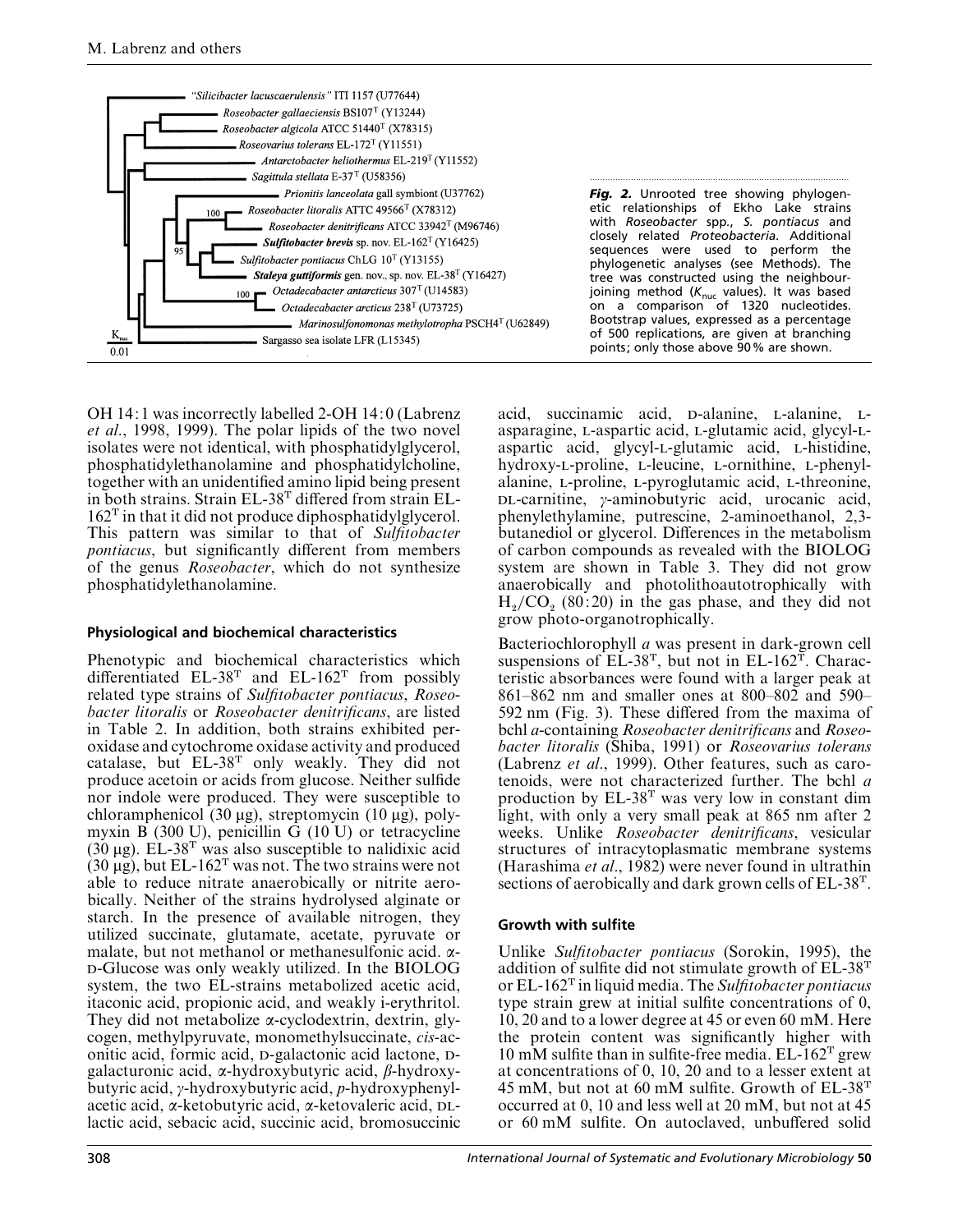*Table 3.* Differences of strains EL-38T and EL-162T in the metabolism of carbon compounds as revealed by the BIOLOG system .................................................................................................................................................

| $+$ , Positive; $-$ , negative; w, weak. |  |  |
|------------------------------------------|--|--|
|------------------------------------------|--|--|

| Substrate                              | $EL-38T$       | $EL-162T$ |
|----------------------------------------|----------------|-----------|
| Tween 40                               | $^+$           | W         |
| Tween 80                               |                | $^+$      |
| N-Acetyl-D-galactosamine               |                | $^{+}$    |
| N-Acetylglucosamine                    |                | $^{+}$    |
| Adonitol                               |                | $^{+}$    |
| L-Arabinose                            |                | $^{+}$    |
| <b>D-Arabitol</b>                      |                | $^{+}$    |
| Cellobiose                             |                | W         |
| D-Fructose                             | W              | $^{+}$    |
| L-Fucose                               | W              | $^{+}$    |
| <b>D-Galactose</b>                     |                | $^{+}$    |
| Gentiobiose                            |                | $^{+}$    |
| $\alpha$ -D-Glucose                    | W              | $^{+}$    |
| meso-Inositol                          |                | W         |
| $\alpha$ -Lactose                      | W              | $^{+}$    |
| D-Glucosaminic acid                    |                | W         |
| $\alpha$ -D-Lactose-lactulose          | W              | $^{+}$    |
| Maltose                                |                | $^{+}$    |
| D-Mannitol                             |                |           |
| D-Mannose                              |                | W         |
| <b>D-Melibiose</b>                     | W              | $^{+}$    |
|                                        |                | $^{+}$    |
| Methyl $\beta$ -D-glucoside<br>Psicose |                | W         |
| D-Raffinose                            | $\overline{a}$ | W         |
|                                        |                | $^{+}$    |
| L-Rhamnose                             | W              | $^{+}$    |
| D-Sorbitol                             |                | $^{+}$    |
| Sucrose                                | W              | $^{+}$    |
| D-Trehalose                            | W              | $^{+}$    |
| Turanose                               |                | $^{+}$    |
| Xylitol                                |                | W         |
| Citric acid                            |                | $^{+}$    |
| D-Gluconic acid                        |                | W         |
| D-Glucuronic acid                      |                | W         |
| α-Ketoglutaric acid                    |                | W         |
| Malonic acid                           |                | W         |
| Quinic acid                            |                | W         |
| D-Saccharic acid                       |                | W         |
| Glucuronamide                          |                | $^{+}$    |
| Alaninamide                            |                | W         |
| L-Alanylglycine                        |                | $^+$      |
| D-Serine                               |                | W         |
| L-Serine                               |                | W         |
| Inosine                                |                | $^+$      |
| Uridine                                |                | W         |
| Thymidine                              |                | W         |
| DL-x-Glycerolphosphate                 |                | W         |
| Glucose 1-phosphate                    |                | W         |
| Glucose 6-phosphate                    |                | W         |





medium 3 or 4 (Table 1) autoxidation of Na-sulfite was visible after 18 h, followed by a bromothymol blue indicator colour change from blue to yellow. Bacterial growth of Ekho Lake strains and *Sulfitobacter pontiacus* was indicated by (i) colony formation and (ii) blue zones around the colonies, which showed the pH to be  $> 6.0$ . Acetate and peptone assimilation could be reasons for this locally increased pH. On agar media, all strains grew at initial sulfite concentrations up to 45 mM, but only *Sulfitobacter pontiacus* grew at 60 mM sulfite.

## **DNA base composition**

The base ratios of the isolates are shown in Table 2. Those of *Sulfitobacter pontiacus* differed from the mol%  $G+C$  of the other tw. EL isolates.

## **Dot-blot hybridizations**

At 70% stringency, DNA probes from EL-38T, EL-162T and *Sulfitobacter pontiacus* DSM 10014T hybridized only with their own chromosomal DNA.

# **DISCUSSION**

Sequencing of 16S rRNA genes confirmed that the two Ekho Lake isolates were members of distinct taxa within the α-3 subclass of the *Proteobacteria*. The combination of respiratory lipoquinone, fatty acid and polar lipid data also indicated that these strains belonged to this group of organisms (above the species rank) within the α-subclass of the *Proteobacteria* (Labrenz *et al*., 1998). Comparative 16S rRNA gene sequencing showed that the two bacteria from Ekho Lake were specifically associated with the *Sulfitobacter*–*Roseobacter* cluster of organisms, but not with *Ruegeria algicola* (Lafay *et al*., 1995) or *Roseobacter gallaeciensis*(Ruiz-Ponte *et al*., 1998). It is evident from treeing analyses that the genus *Roseobacter*, as currently recognized, is interdispersed with several other taxa. This is also reflected in the inclusion of *R*. *algicola* in the genus *Ruegeria* by Uchino *et al*. (1998).

The chemotaxonomic data indicated that members of the genus *Roseobacter* (i.e. *Roseobacter litoralis* and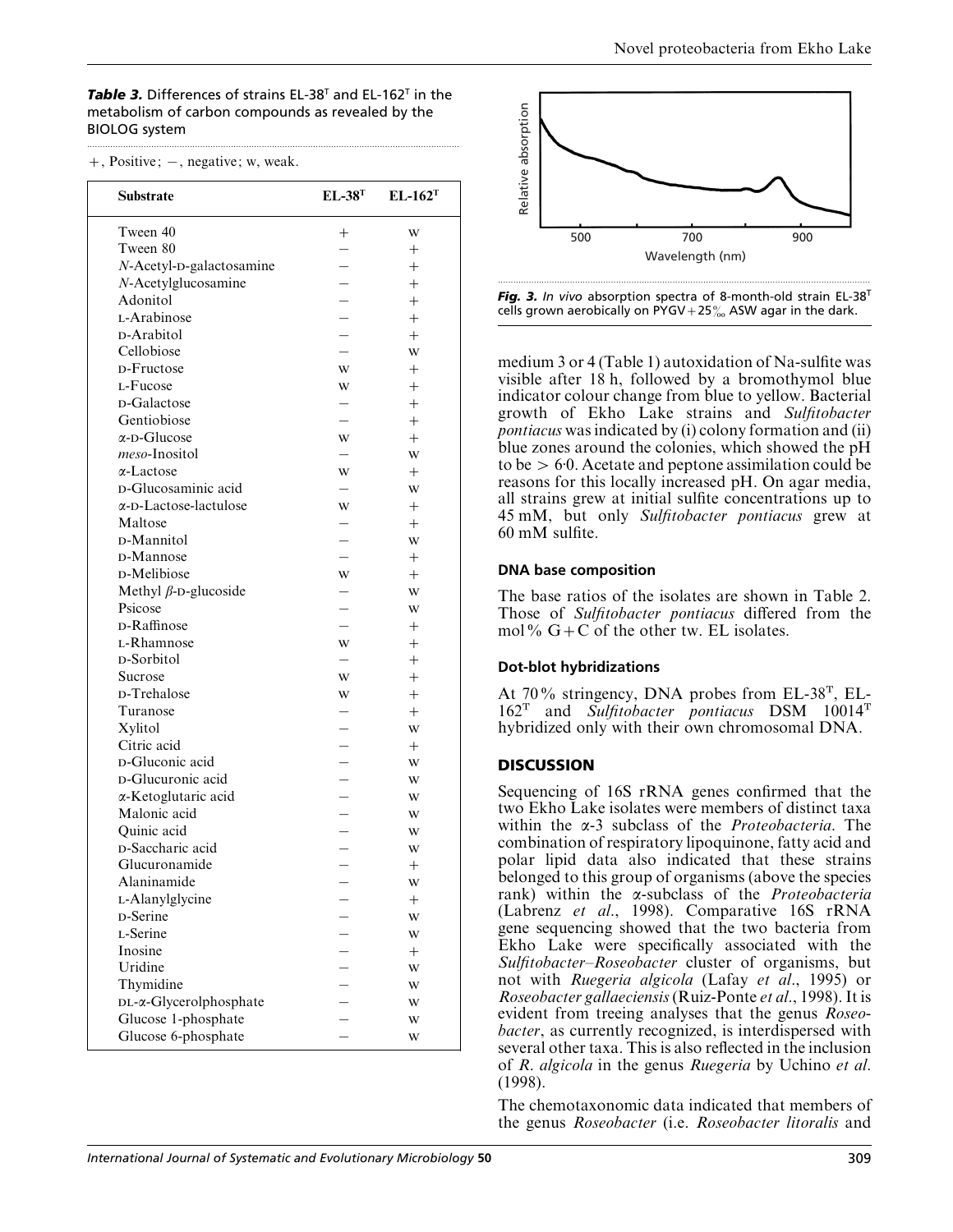*Roseobacter denitrificans*) had a distinctive polar lipid composition, in which both species had phosphatidylglycerol, diphosphatidylglycerol and an unidentified amino lipid as the major components. In contrast, strains EL-162T, EL-38T and *Sulfitobacter pontiacus* all synthesized phosphatidylglycerol, phosphatidylethanolamine and phosphatidylcholine, together with the same unidentified amino lipid. This polar lipid composition serves to distinguish these two groups from one another, and clearly shows that the isolates  $EL-162^T$  and  $EL-38^T$  do not belong to the genus *Roseobacter*.

Sequence divergence values of  $2\%$  for strain EL-162<sup>T</sup> and  $3.5\%$  for strain EL-38<sup>T</sup> indicated that both strains were phylogenetically closely related to *Sulfitobacter pontiacus*. Morphologically, both antarctic strains were more similar to *Sulfitobacter pontiacus* than to *Roseobacter* strains: their cells multiplied by monopolar growth (a budding process) and formed rosettes (Table 2, Fig. 1). The ability to oxidize sulfite and thereby to increase growth characterizes *Sulfitobacter pontiacus* (Sorokin, 1995). Although EL-162<sup>T</sup> and the type strain of *Sulfitobacter pontiacus* tolerated and grew in liquid media with initial sulfite concentrations of 20 mM, sulfite oxidation or a stimulation of growth could not be demonstrated with  $EL-162<sup>T</sup>$  or  $EL-38<sup>T</sup>$ . The chemotaxonomic data indicated that the type strain of *Sulfitobacter pontiacus* and the two antarctic isolates were very similar. The polar lipids were qualitatively identical in *Sulfitobacter pontiacus* and strain EL-162T, but strain EL-38T did not synthesize diphosphatidylglycerol, which was present in the other two organisms. Also, there were some differences in the fatty acid composition. In particular, strain EL- $162^T$  synthesized two isomers of 18:2 together with  $18: 1\omega$ 9*c* and  $18: 1\omega$ 7*c*, whereas strain EL-38<sup>T</sup> synthesized only one isomer of  $18:2$  and  $18:1\omega$ 7*c*, while *Sulfitobacter pontiacus* only synthesized 18: 1ω7*c* (Table 2). Examination of the  $G+C$  base content indicated that the value for  $EL-38^T$  was about 5 mol% lower than that for *Sulfitobacter pontiacus*, while the value for strain  $EL-162$ <sup>T</sup> was about 3 mol% lower. The significance of differences in the  $G+C$  base content in an evolutionary context has been outlined by De Ley (1967).

The two EL-strains showed distinct differences in their metabolism of carbon compounds, as detected with the BIOLOG system (Table 3). Other differences concerned bchl *a*, which was present in light- or darkgrown cells of EL-38T, as shown by *in vivo* absorption bands at 800–802 and 861–862 nm (Yurkov  $\&$  Beatty, 1998). But these peaks were clearly absent from EL-162T, from the *Roseobacter* spp. and *Sulfitobacter pontiacus*. The importance of bchl *a* for taxonomic separation of these aerobic bacteria has already been questioned (Labrenz *et al*., 1999).

In conclusion, organisms of the *Sulfitobacter*– *Roseobacter* cluster appear to be phylogenetically quite closely related (Fig. 3), but phenotypically they are very diverse (Table 2). On the basis of the chemical

data presented here we consider that the genus *Roseobacter*(containing only*Roseobacterlitoralis*and*Roseobacter denitrificans*) is taxonomically distinct from *Sulfitobacter pontiacus* and the two strains EL-38T and  $EL-162<sup>T</sup>$ . This is so despite the relatively 'high' degree of 16S rDNA sequence similarity. That the genera *Sulfitobacter* and *Roseobacter* share a common ancestor is evident by the 16S rDNA sequence data and the similarities in chemotaxonomic data. However, it should be noted that the creation of taxa based solely on arbitarily determined sequence similarity levels (Fry *et al*., 1991; Devereux *et al*., 1990) does not take into account the phenotypic diversity of prokaryotes, which is also an indirect measure of their genotypic diversity. The potential stability in prokaryotic taxonomy is better served by using a wide range of ' reliable' markers, by which taxa are defined (a polythetic system), rather than using one dominant marker (a monothetic system), a problem which has been discussed previously (Tindall, 1994). Although the present data show that strains EL-38<sup>T</sup> and EL-162<sup>T</sup> do not belong in the genus *Roseobacter*, there are three alternatives: (i) To unite the EL-strains with members of the genus *Sulfitobacter*. However, 16S rRNA gene sequence divergence between the two antarctic isolates was nearly 4%, dot-blot hybridization was not observed at 70% stringency, and significant physiological and chemotaxonomic differences from *Sulfitobacter pontiacus* were found (Table 2). (ii) To split both Ekho Lake strains into two new genera.  $EL-162<sup>T</sup>$  has a sequence divergence from *Sulfitobacter pontiacus* of only 2%, its sulfite tolerance was fairly high, and physiological properties were quite similar to those of *Sulfitobacter pontiacus*. (iii) To create a new genus for EL-38T, and place strain EL-162T in the genus *Sulfitobacter* as a new species. In our opinion, this last possibility would be suitable, because strain EL-38T does not fulfil all criteria for inclusion in the genus *Sulfitobacter*. It could be placed intermediately between *Roseobacter* (Shiba, 1991) and *Sulfitobacter* (Sorokin, 1995), but as a representative of a new genus and species. We propose for it the name *Staleya guttiformis* gen. nov., sp. nov.

 $EL-162<sup>T</sup>$  is phylogenetically more closely related to *Sulfitobacter pontiacus*. In addition, both of these bacteria had the same polar lipid pattern; they utilized butyrate and did not produce bchl *a* (Table 2). Both organisms grew well in liquid media at initial sulfite concentrations of 20 mM. Based on these observations we consider strain  $EL-162<sup>T</sup>$  to be a new species of the genus *Sulfitobacter* and propose the name *Sulfitobacter brevis* sp. nov.

## **Description of** *Staleya* **gen. nov.**

*Staleya* (Sta'ley.a. M.L. n. *Staleya* after the American microbiologist J. T. Staley in recognition of his work on budding and appendaged bacteria and his contributions to polar microbiology).

Gram-negative rods with one or both cell poles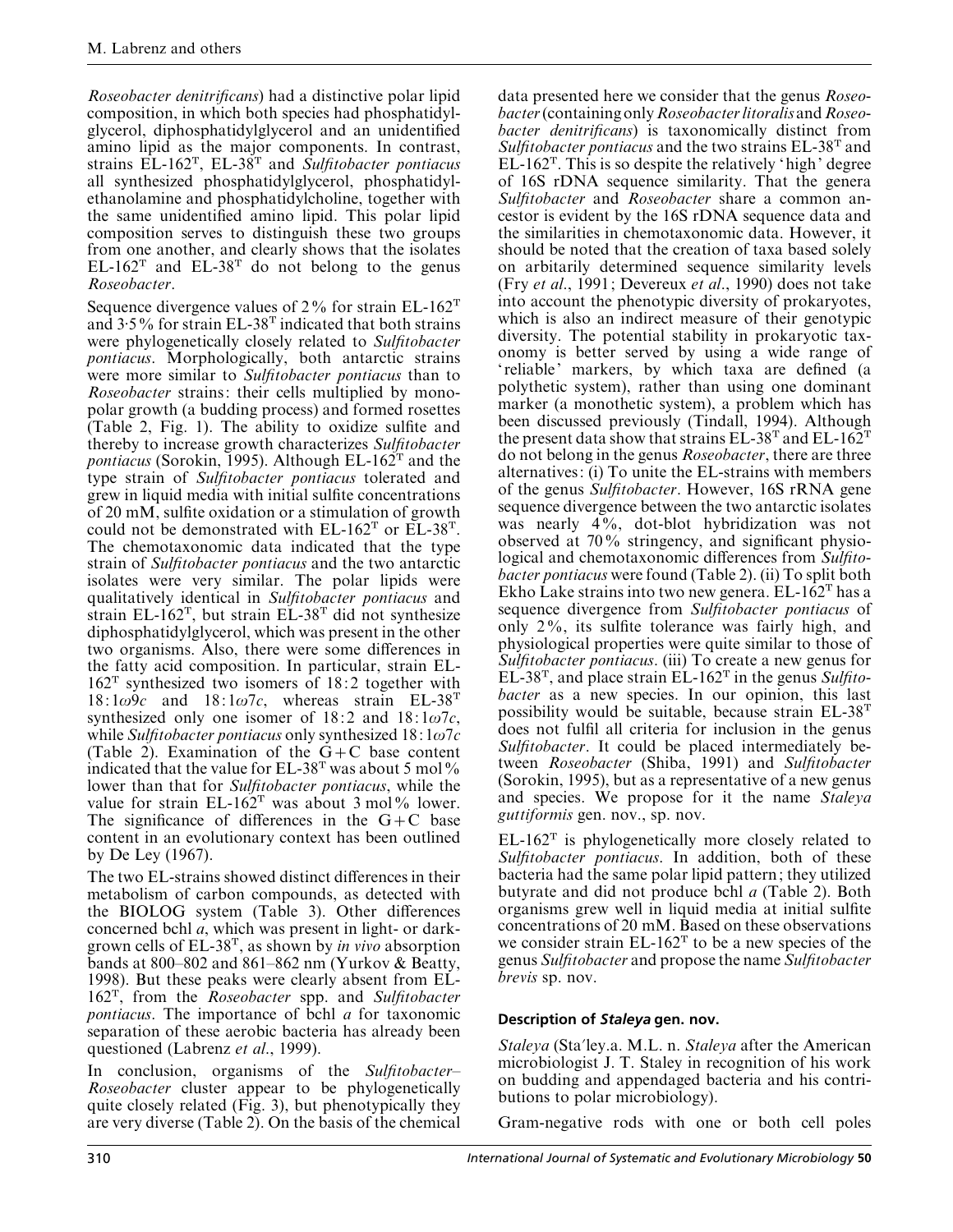pointed, multiplying by monopolar growth, i.e. by a budding process. Cells may be motile, may contain poly-β-hydroxybutyrate and do not form spores. On medium  $PYGV+ASW$  colonies are smooth, convex and beige to pink. Bchl *a* may be produced. The temperature range for growth is from  $\langle 4 \rangle$  to 32 °C. The cells have a weak requirement for  $Na^+$ , growing in the range of  $\langle 1:0 \text{ to } 4:0\% \text{ NaCl}$ . In the presence of ASW they grow between  $< 10$  and  $< 150\%$ . The pH tolerance range is  $5.3-6.5$  to  $> 9$ . Strictly aerobic, nonfermentative heterotrophs. No growth on glucose anaerobically in the absence of nitrate. They do not grow photoautotrophically with  $H_2/CO_2$  (80:20) or photo-organotrophically with acetate or glutamate. The cells exhibit peroxidase, cytochrome oxidase and weak catalase activity. Polar lipids present are: phosphatidylglycerol, phosphatidylcholine, phosphatidylethanolamine, as well as an unknown aminolipid. Dominant fatty acid is  $18:1\omega7c$ ; other characteristic fatty acids are 3-OH 10:0, 3-OH 14:1, 16:0, 18:0, 18:2 and 19:1. Major respiratory quinone is Q-10. Origin: water sample from Ekho Lake, Antarctica. The type species of the genus is *Staleya guttiformis*.

#### **Description of** *Staleya guttiformis* **sp. nov.**

#### *Staleya guttiformis* (gut.ti.for'mis. L. fem. n. *gutta* the drop; M.L. n. *guttiformis* drop-shaped).

Cell sizes vary from  $1:0-1:5\times1:5-8:9 \ \mu \text{m}$ , with a mean of  $1:1\times1:8$  µm. On medium PYGV+ASW, colonies are smooth, convex and beige, later pink. Optimal growth occurs at 12–20 °C with 1 $\cdot$ 0% NaCl or 10–40 $\%$ ASW. The optimum pH is 7±0–8±5. Bchl *a* may be produced in older cells with a larger *in vivo* absorption band at 861–862 nm and small ones at 590–592 and 800–802. Production of bchl *a* is not totally repressed by constant dim light. *S*. *guttiformis* has an absolute requirement for pantothenate and a weak one for thiamin, biotin and nicotinic acid. Tween 80 and DNA are hydrolysed, but not alginate, gelatin or starch. Growth occurs on acetate, pyruvate, malate, succinate or glutamate, but not on citrate, butyrate, methanesulfonic acid or methanol.  $\alpha$ -D-Glucose is only weakly utilized. Cells are susceptible to chloramphenicol, streptomycin, penicillin G, tetracycline, polymyxin B or nalidixic acid. Nitrate is aerobically reduced to nitrite.  $H_2S$  and indole are not produced. Methyl redand Voges–Proskauer-negative. The  $G+C$  content is 55±0–56±3 mol%. Chemotaxonomic properties and other characteristics are as described for the genus. The type strain of *Staleya guttiformis* (EL-38T) has been deposited in the Deutsche Sammlung von Mikroorganismen und Zellkulturen as DSM 11458T.

#### **Description of** *Sulfitobacter brevis* **sp. nov.**

*Sulfitobacter brevis* (bre'vis. L. adj. *brevis* short, referring to the short cells).

Gram-negative short rods with one or both cell poles pointed, multiplying by monopolar growth, i.e. by a budding process. Cell sizes vary from  $0.8-1:0\times1:1-$ 

1.5  $\mu$ m, with a mean size of 0.9 × 1.3  $\mu$ m. Rosettes may be formed. Cells may be motile and contain poly-β-hydroxybutyrate; do not form spores. On  $PYGV+ASW$  the colonies are smooth, convex and yellowish-brown. The cells have an absolute requirement for Na<sup>+</sup>. Strictly aerobic, non-fermentative heterotrophs. Do not grow on glucose anaerobically in the absence of nitrate. Do not grow photoautotrophically with  $H_2/CO_2$  (80:20) or photo-organo trophically with acetate or glutamate. The cells exhibit peroxidase, catalase and cytochrome oxidase activity. Optimal growth occurs between 3 and 26 °C with  $1·0$ –2·0% NaCl or 10–80% ASW. The optimum pH is  $7.5-8.0$ . Bchl *a* is not produced. Cells have a requirement for pantothenate and thiamin, a weak requirement for biotin and nicotinic acid, but none for vitamin  $B_{12}$ . Tween 80 is hydrolysed, but not alginate, gelatin, DNA or starch. Growth occurs on acetate, pyruvate, malate, succinate, citrate, butyrate or glutamate, but not on methanesulfonic acid or methanol.  $\alpha$ -D-Glucose is utilized weakly. Cells are susceptible to chloramphenicol, streptomycin, penicillin G, polymyxin B and tetracycline, but not to nalidixic acid. Nitrate is not reduced,  $H_2S$  and indole are not produced. Methyl red- and Voges–Proskauer-negative. Polar lipids present are: diphosphatidylgycerol, phosphatidylglycerol, phosphatidylcholine, phosphatidylethanolamine and an unknown aminolipid. Dominant fatty acids are 18: 1ω7*c* and 18: 1ω9*c* and 18: 2 is present as two isomers. Other characteristic fatty acids are 3-OH 10:0, 3-OH 14:1, 16:0 and 18:0. Major respiratory quinone is Q-10. The  $G+C$  content is  $57.9-58.1$  mol%. Origin: water sample from Ekho Lake, Antarctica. The type strain of *Sulfitobacter brevis* (EL-162T) has been deposited in the Deutsche Sammlung von Mikroorganismen und Zellkulturen as DSM 11443T.

#### **ACKNOWLEDGEMENTS**

We gratefully acknowledge skillful technical assistance of B. Hoffmann, M. Beese, G. Braker, R. Emcke and J. Buschdorf. J. Siebert (Hamburg) helped with the antarctic field work, and H. Völker (Kiel) with electron microscopy. Thanks are also due to J. Küver (Bremen) for helpful advice concerning sulfite oxidation. We especially want to thank the Australian Antarctic Division (Kingston, Tasmania) for supporting two summer visits to Davis Station (Antarctica). H. R. Burton (Australian Antarctic Division) and Professor T. A. McMeekin (University of Tasmania, Hobart) supported this research with much practical help and generous hospitality. We thank the Deutsche Forschungsgemeinschaft (DFG) for grants Hi 68}16-3, Hi 68}19-3 and Hi 68/25-1-3, and the European Union for grants CT 93-0194 and CT 93-0119.

#### **REFERENCES**

**Bradford, M. M. (1976).** A rapid and sensitive method for the quantitation of microgram quantities of protein utilizing the principle of protein–dye binding. *Anal Biochem* **72**, 248–254.

**Burton, H. R. (1981).** Chemistry, physics and evolution of Antarctic saline lakes. A review. *Hydrobiologia* **82**, 339–362.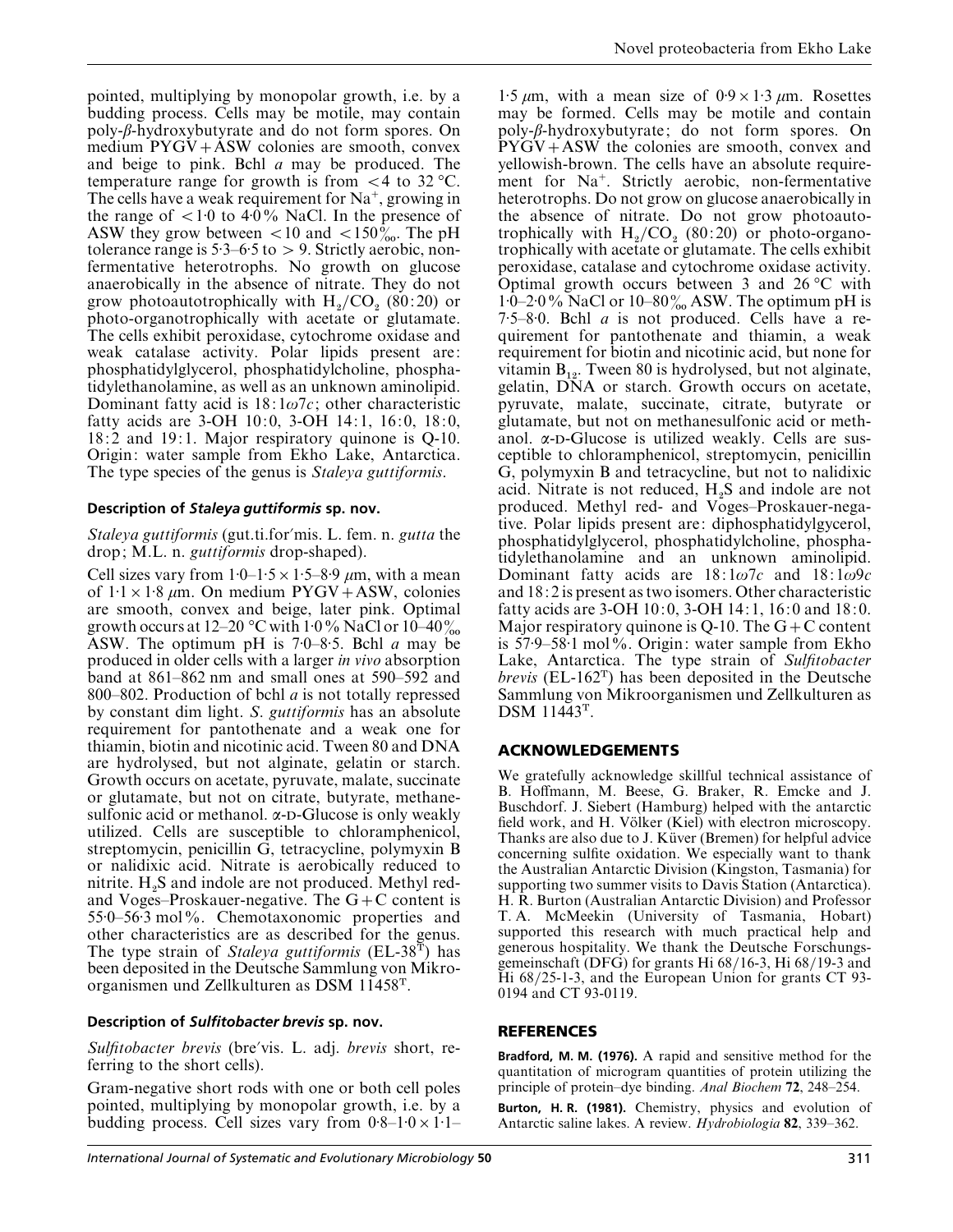**Cohen-Bazire, G., Sistrom, W. R. & Stanier, R. Y. (1957).** Kinetic studies of pigment synthesis by non-sulfur purple bacteria. *J Cell Physiol* **49**, 25–68.

**De Ley, J. (1967).** Molecular biology and bacterial phylogeny. In *Evolutionary Biology*, vol. 2, pp. 103–156. Edited by T. Dobzhansky, M. K. Hecht & W. C. Steere. New York & London: Plenum.

**Devereux, J., Haeberli, P. & Smithies, O. (1984).** A comprehensive set of sequence analysis programs for the VAX. *Nucleic Acids Res* **12**, 387–395.

**Devereux, R., He, S.-H., Doyle, C. L., Orkland, S., Stahl, D. A., LeGall, J. & Whitman, W. B. (1990).** Diversity and origin of *Desulfovibrio* species: phylogenetic definition of a family. *J Bacteriol* **172**, 3609–3619.

**Drews, G. (1974).** *Mikrobiologisches Praktikum*, 2. Auflage. Berlin: Springer.

**van Ert, M. & Staley, J. T. (1971).** Gas-vacuolated strains of *Microcyclus aquaticus*. *J Microbiol* **108**, 236–240.

Felsenstein, J. (1989). PHYLIP-phylogeny inference package (version 3.2). *Cladistics* **5**, 164–166.

**Fry, N. K., Warwick, S., Saunders, N. A. & Embley, T. M. (1991).** The use of 16S rRNA analyses to investigate the phylogeny of the family *Legionellaceae*. *J Gen Microbiol* **137**, 1215–1222.

**Gonzalez, J. M., Mayer, F., Moran, M. A., Hodson, R. E. & Whitman, W. B. (1997).** *Sagittula stellata* gen. nov., sp. nov., a lignin-transforming bacterium from a coastal environment. *Int J Syst Bacteriol* **47**, 773–780.

**Gosink, J. J., Herwig, R. P. & Staley, J. T. (1997).** *Octadecabacter arcticus* gen. nov., sp. nov., and *O*. *antarcticus* sp. nov., nonpigmented, psychrophilic gas vacuolate bacteria from polar sea ice and water. *Syst Appl Microbiol* **20**, 356–365.

**Groth, I., Schumann, P., Weiss, N., Martin, K. & Rainey, F. A. (1996).** *Agrococcus jenensis* gen. nov., sp. nov., a new genus of actinomycetes with diaminobutyric acid in the cell wall. *Int J Syst Bacteriol* **46**, 234–239.

**Harashima, K., Nakagawa, M. & Murata, N. (1982).** Photochemical activities of bacteriochlorophyll in aerobically grown cells of aerobic heterotrophs, *Erythrobacter* species (OCh 114) and *Erythrobacter longus* (OCh 101). *Plant Cell Physiol* **23**, 185–193.

**Holmes, A. J., Kelly, D. P., Baker, S. C., Thompson, A. S., De Marco, P., Kenna, E. M. & Murrell, J. C. (1997).** *Methylosulfonomonas methylovora* gen. nov., sp. nov., and *Marinosulfonomonas methylotropha* gen. nov., sp. nov.: novel methylotrophs able to grow on methanesulfonic acid. *Arch Microbiol* **167**, 46–53.

**Hudson, R. A., Thompson, D. E. & Collins, M. D. (1993).** Genetic interrelationships of saccharolytic *Clostridium botulinum* types B, E and F and related clostridia by small-subunit rRNA gene sequences. *FEMS Microbiol Lett* **108**, 103–110.

**James, S. R. (1996).***Ecology of bacteria from antarctic hypersaline lakes*. PhD thesis, University of Tasmania.

**Jukes, T. H. & Cantor, C. R. (1969).** Evolution of protein molecules. In *Mammalian Protein Metabolism*, pp. 21–132. Edited by H. N. Munro. New York: Academic Press.

**Kreisel, H., & Schauer, F. (1987).** *Methoden des mykologischen Laboratoriums*. Stuttgart: Gustav Fischer.

**Labrenz, M., Collins, M. D., Lawson, P. A., Tindall, B. J., Braker, G. & Hirsch, P. (1998).** *Antarctobacter heliothermus* gen. nov., sp. nov., a budding bacterium from hypersaline and heliothermal Ekho Lake. *Int J Syst Bacteriol* **48**, 1363–1372.

**Labrenz, M., Collins, M. D., Lawson, P. A., Tindall, B. J., Schumann, P. & Hirsch, P. (1999).** *Roseovarius tolerans* gen. nov., sp. nov., a budding bacterium with variable bacteriochlorophyll *a* production from hypersaline Ekho Lake. *Int J Syst Bacteriol* **49**, 137–147.

**Lafay, B., Ruimy, R., Rausch de Traubenberg, C., Breittmayer, V., Gauthier, M. J. & Christen, R. (1995).** *Roseobacter algicola* sp. nov., a new marine bacterium isolated from the phycosphere of the toxin-producing dinoflagellate *Prorocentrum lima*.*Int J Syst Bacteriol* **45**, 290–296.

**Lyman, J., & Fleming, R. H. (1940).** Composition of sea water. *J Mar Res* (*Sears Found*) **3**, 134–146.

**Mesbah, M., Premachandran, U. & Whitman, W. B. (1989).** Precise measurement of the  $G+C$  content of deoxyribonucleic acid by high-performance liquid chromatography. *Int J Syst Bacteriol* **39**, 159–167.

**Pearson, W. R. & Lipman, D. J. (1988).** Improved tools for biological sequence comparison. *Proc Natl Acad Sci USA* **85**, 2444–2448.

**Pfennig, N. & Wagener, S. (1986).** An improved method of preparing wet mounds for photographs of microorganisms. *J Microbiol Methods* **4**, 303–306.

**Rhuland, L. E., Work, E., Denman, R. F. & Hoare, D. S. (1955).** The behavior of the isomers of α,ε-diaminopimelic acid on paper chromatogramms. *J Am Chem Soc* **77**, 4844–4846.

**Ruiz-Ponte, C., Cilia, V., Lambert, C. & Nicolas, J. L. (1998).** *Roseobacter gallaeciensis* sp. nov., a new marine bacterium isolated from rearings and collectors of the scallop *Pecten maximus*. *Int J Syst Bacteriol* **48**, 537–542.

**Saitou, N. & Nei, M. (1987).** The neigbor-joining method: a new method for reconstructing phylogenetic trees. *Mol Biol Evol* **4**, 406–425.

**Sambrook, J., Fritsch, E. F. & Maniatis, T. (1989).** *Molecular Cloning : a Laboratory Manual*, 2nd edn. Cold Spring Harbor, NY: Cold Spring Harbor Laboratory.

**Shiba, T. (1991).** *Roseobacter litoralis* gen. nov., sp. nov., and *Roseobacter denitrificans* sp. nov., aerobic pink-pigmented bacteria which contain bacteriochlorophyll *a*. *Syst Appl Microbiol* **14**, 140–145.

**Shiba, T. & Simidu, U. (1982).** *Erythrobacter longus* gen. nov., sp. nov., an aerobic bacterium which contains bacteriochlorophyll *a*. *Int J Syst Bacteriol* **32**, 211–217.

**Skerman, V. B. D. (1967).** *A Guide to the Identification of the Genera of Bacteria*, 2nd edn. Baltimore: Williams & Wilkins.

**Smibert,R. M. & Krieg, N. R. (1994).** Phenotypic characterization. In *Methods for General and Molecular Bacteriology*, pp. 607–654. Edited by P. Gerhardt, R. G. E. Murray, W. A. Wood & N. R. Krieg. Washington, DC: American Society for Microbiology.

**Sorokin, D. Y. (1995).** *Sulfitobacter pontiacus* gen. nov., sp. nov. – a new heterotrophic bacterium from the Black Sea, specialized on sulfite oxidation. *Mikrobiologiya* **64**, 354–365 (English translation, 295–305).

**Sorokin, D. Yu. & Lysenko, A. M. (1993).** Heterotrophic bacteria from the Black Sea oxidizing reduced sulfur compounds to sulfate. *Mikrobiologiya* **62**, 1018–1031 (English translation, 594–602).

**Staley, J. T. (1968).** *Prosthecomicrobium* and *Ancalomicrobium*, new prosthecate fresh water bacteria. *J Bacteriol* **95**, 1921–1944.

**Tindall, B. J. (1990a).** A comparative study of the lipid composition of *Halobacterium saccharovorum* from various sources. *Syst Appl Microbiol* **13**, 128–130.